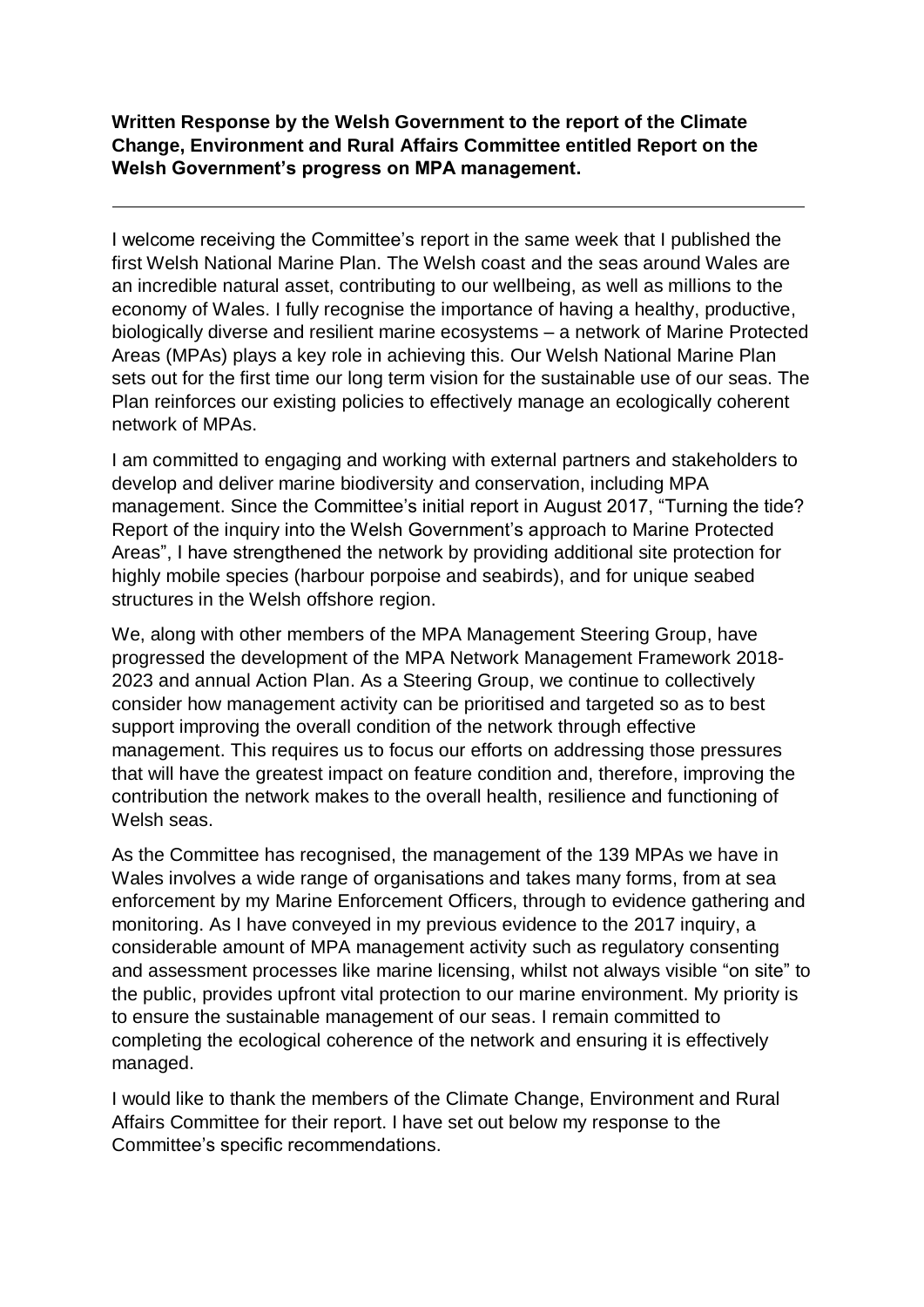# **Recommendation 1**

The Welsh Government should bring forward as a matter of urgency an ambitious strategy for MPAs. It should do so by summer 2020. The strategy should focus on the need to take both local and network-scale approaches and to deliver the conservation objectives of individual MPAs, where applicable. The framework and action plan should sit under the strategy. The strategy should be accompanied by an explanation of how the Welsh Government plans to fund MPA Management on an ongoing basis. The strategy should be subject to full consultation and should be refreshed periodically.

# **Response: Reject**

I reject this recommendation.

In September 2018, the MPA Management Steering Group published the Marine Protected Area Network Management Framework for Wales. This document provides an overarching vision, objectives and management principles to guide MPA management until 2023, supported by annual Action Plans that include local and network-level actions. Our resources are focussed on delivery and improving our governance arrangements such as stakeholder engagement via the newly established WMAAG Sub-group on Marine Resilience, not writing a strategy.

**Financial Implications –** None.

## **Recommendation 2**

The Welsh Government should discuss with the MPA Management Steering Group how it can receive input from a broader stakeholder base and additional MPA management authorities. This could include broadening the group out to include additional members or the creation of relevant sub-groups. The Welsh Government should report back to this Committee on the outcome of those discussions.

## **Response: Accept**

I accept this recommendation.

I established the MPA Management Steering Group in June 2014 and consider it to have appropriate membership and representation from organisations with a statutory responsibility towards MPA management across Wales. However, I recognise that more can be done to increase broader input into the Steering Group and that is why my officials recently established the WMAAG Marine Resilience Sub-group to work together on aspects of marine biodiversity policy. The first meeting took place on 13 November 2019 and that included MPA management, specifically the development of the next annual MPA Network Action Plan.

**Financial Implications –** None. Any additional costs will be drawn from existing programme budgets.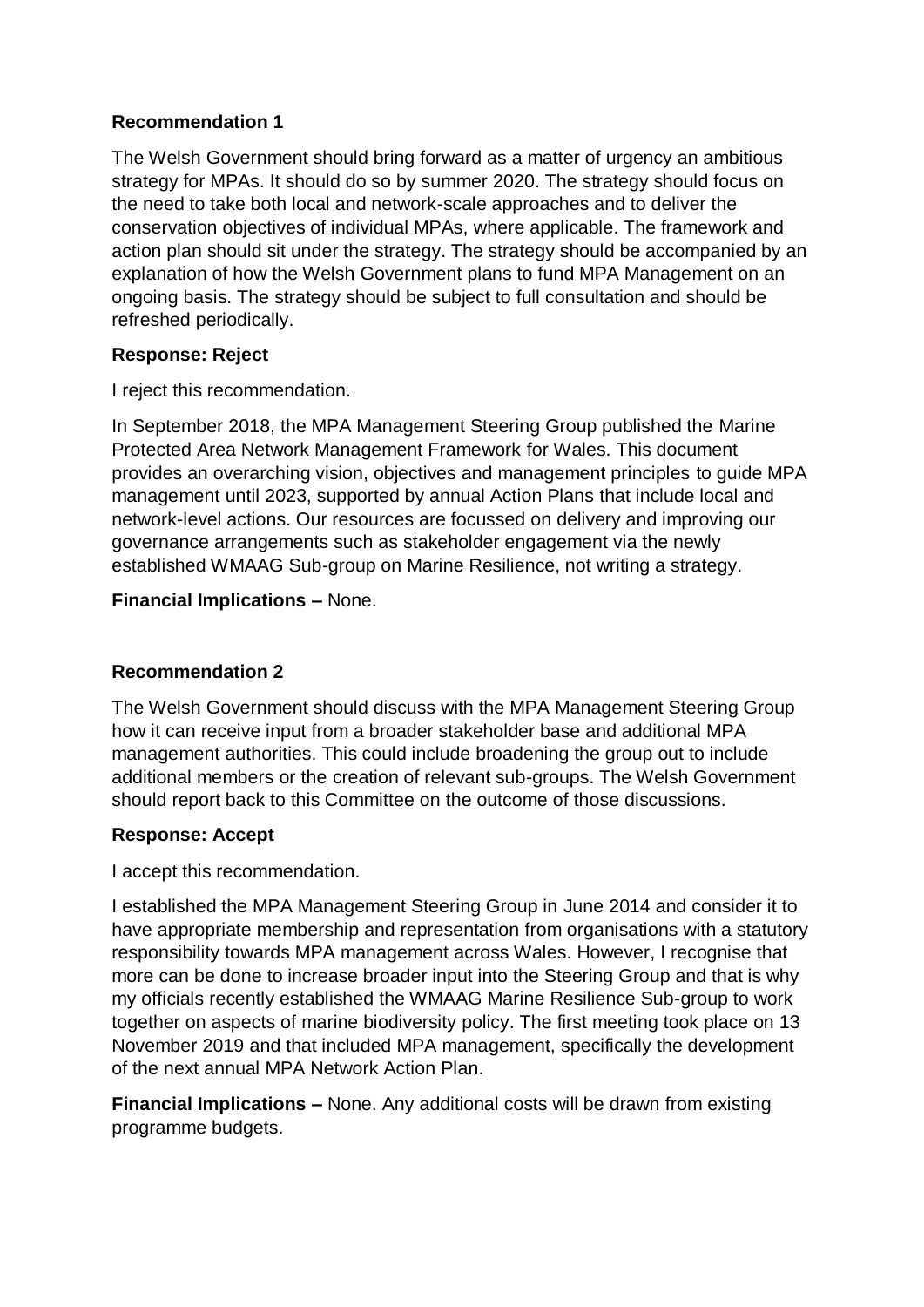## **Recommendation 3**

The Welsh Government should explore whether duties for Welsh Ministers, similar to those placed on English Inshore Fisheries and Conservation Authorities under the Marine and Coastal Access Act (2009), should be introduced in Wales and should report back to the Committee on this matter.

## **Response: Accept**

I accept this recommendation.

The Committee will be aware I consulted on Brexit and Our Seas over summer 2019, which I intend to report on shorty. Following this, we are committed to developing, with stakeholders, a future fisheries policy which will help us to achieve the fisheries objectives set out in the Welsh National Marine Plan. I have also committed to developing a Wales Fisheries Bill, the timing of which is dependent on the UK Bill. I will be happy to report back to the committee at the appropriate point.

**Financial Implications –** Any additional costs will be drawn from existing programme budgets.

#### **Recommendation 4**

The Welsh Government should develop proposals, in consultation with the MPA Management Steering Group, for an area-based approach that would see management authorities put in an amount of money to the pot which is proportionate to the protected area for which they have responsibility. The funding for this should be in addition to, rather than instead of, funding for actions in the Action Plan.

## **Response: Reject**

I reject this recommendation.

The MPA Management Steering Group has already considered and rejected this approach. I have indicated previously to the Committee that I support the decision of the Steering Group.

The nature and the spatial scale of the MPA network in Welsh waters has changed significantly from when there were large spatially discrete sites, such as the five marine Special Areas of Conservation (SACs), to the current complex matrix of 139 offshore and inshore sites. There is a clear need to focus resources and management effort on managing the network as a network, by addressing pressures at appropriate scales, including some that are wider than Welsh waters.

The Steering Group is seeking to focus effort and target resources on work areas and projects that have the greatest potential to improve management and feature condition, thereby improving the contribution the network makes to the overall health, resilience and functioning of Welsh seas. The work done over the last couple of years linked to the MPA Network Management Framework and Action Plan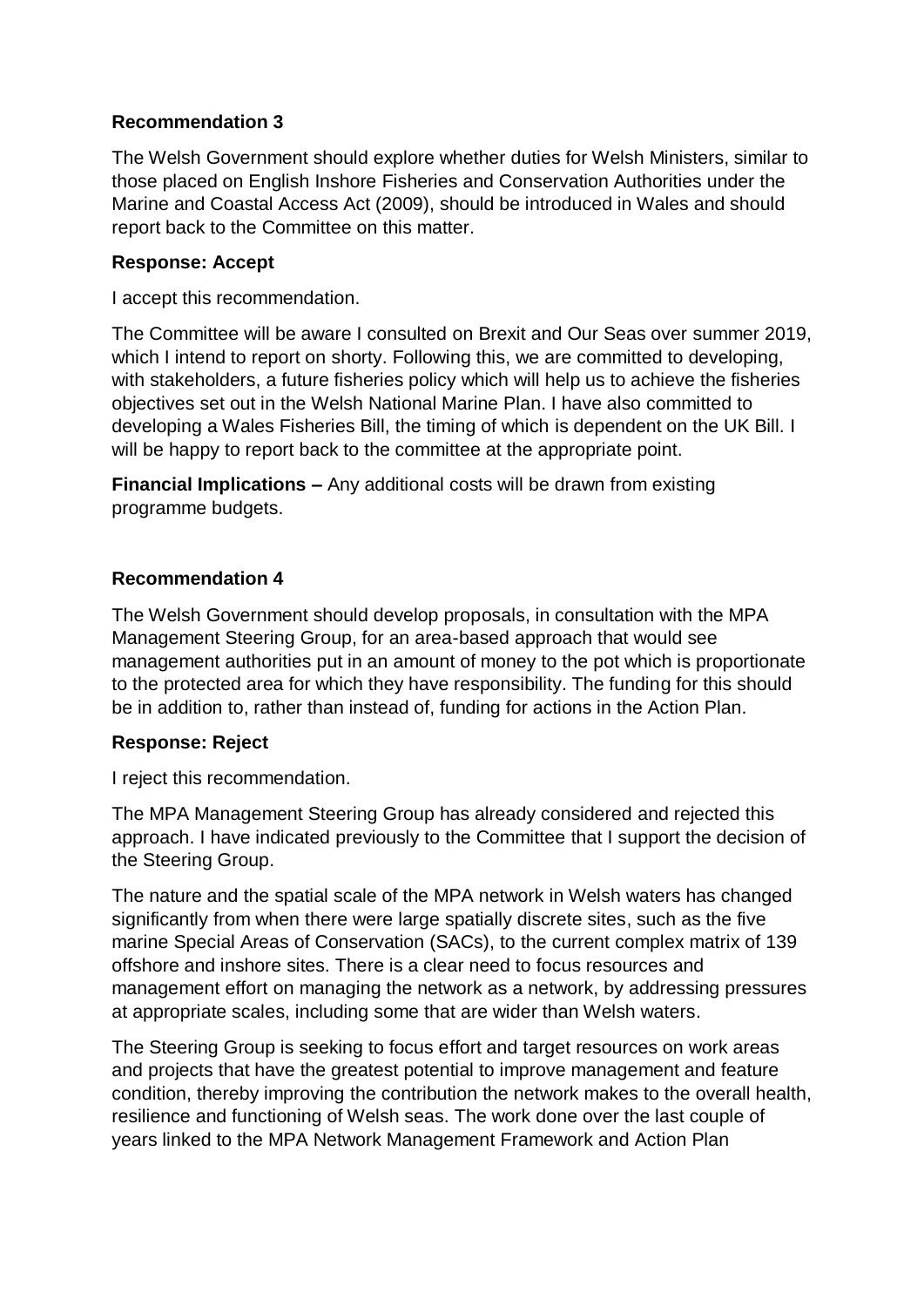demonstrates that prioritised work can be completed, at various scales from site to network wide, focussed on areas of greatest concern.

I would like to emphasis to the Committee that whilst not visible "on site", MPA Management Authorities are principally managing sites through the regulatory consenting and assessment processes. Activities are assessed, together with any mitigating measures, through a Habitats Regulations Assessment (HRA) to maintain the integrity of the MPA. Such processes, that also include Environmental Impact Assessments and marine licensing, provide upfront vital protection to the MPA network and constitutes a substantive area of work by my officials and Natural Resources Wales (NRW).

I recognise the work undertaken locally to support delivery of site-management. I am funding a number of priority actions under the MPA Network Management Action Plan 2019-2020 to support local site-activities that support the network.

**Financial Implications –** None. Any additional costs will be drawn from existing programme budgets.

## **Recommendation 5**

The Welsh Government should consider how the Marine and Fisheries Division will, in discussion with the five Welsh Relevant Authority Groups (RAGs), develop a more integrated approach to working with RAGs.

## **Response: Accept**

I accept this recommendation.

My officials will write to the Chairs of the marine SAC Relevant Authority Groups (RAGs) to request their participation on the WMAAG Marine Resilience Sub-group. This will enable the RAGs to engage with my officials on topics such as the MPA Network Management. Several members of the MPA Management Steering Group are members of a number of the RAGS, in addition to the European Marine Site Officer (EMSO) advisor on the Steering Group.

**Financial Implications –** None. Any additional costs will be drawn from existing programme budgets.

#### **Recommendation 6**

The Welsh Government should identify the specific number of staff in the Marine Conservation Branch of the Marine and Fisheries Division and report back to this Committee.

#### **Response: Accept**

I accept this recommendation.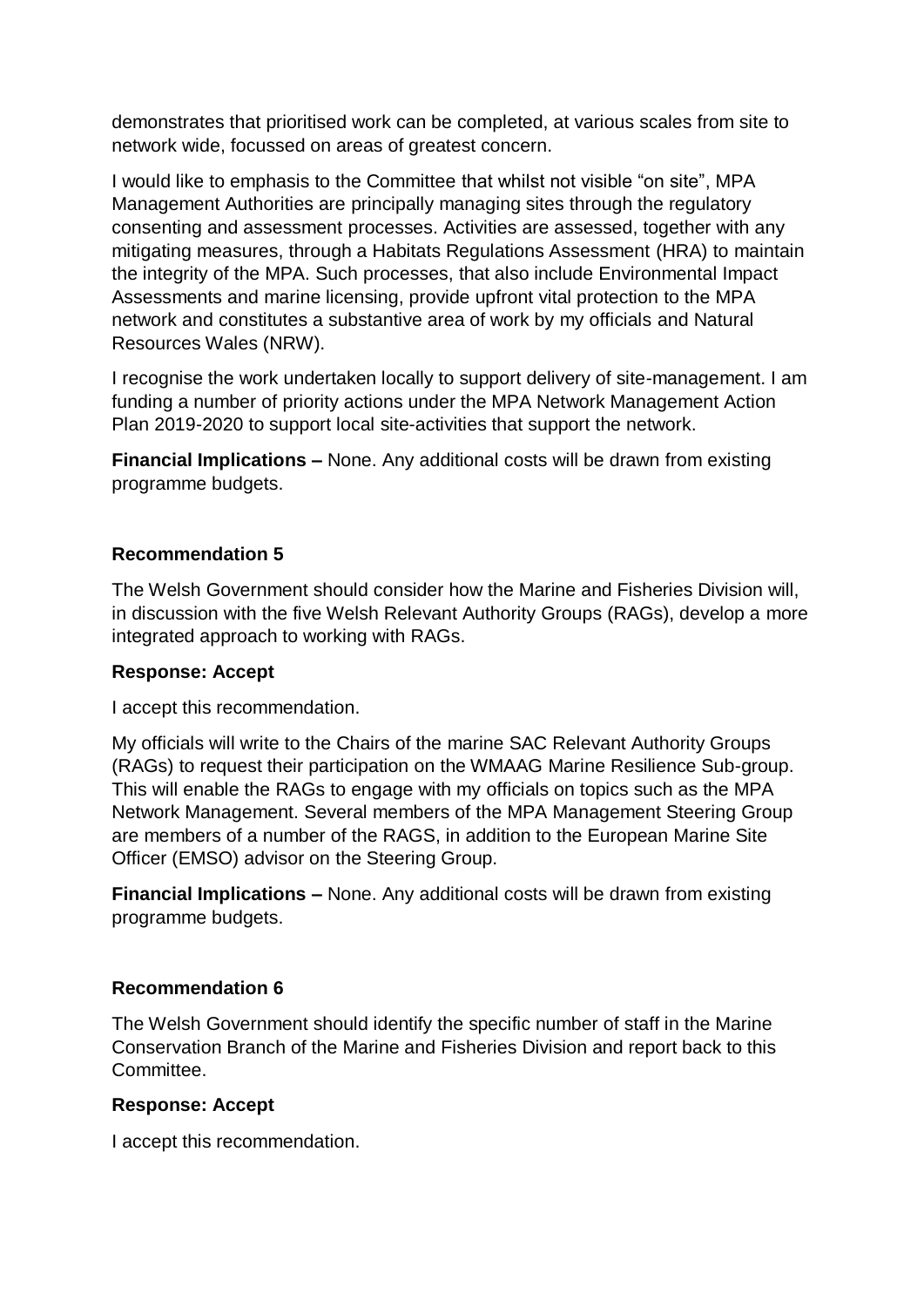Civil service staffing is a matter for the Permanent Secretary. I have asked the Permanent Secretary to write to you on this matter.

**Financial Implications** – None. Any additional costs will be drawn from existing programme budgets.

### **Recommendation 7**

The Welsh Government must ensure that marine biodiversity and conservation are reflected in its forthcoming tourism strategy.

#### **Response: Accept**

I accept this recommendation.

The forthcoming Tourism Action Plan, based on the Deputy Minister for Culture, Sport and Tourism's Priorities for the Visitor Economy for 2020-25, will grow tourism for the good of Wales by delivering Economic Growth that delivers benefits for people and places including environmental sustainability, social and cultural enrichment and health benefits.

The Action Plan clearly sets out the importance of sustaining natural resources and explains that "Our core offer is based on outstanding landscapes cared for by everyone – accessible, protected natural landscapes including our marine environment. Many of the organisations in Wales who care for our natural resources – such as NRW, our National Parks, wildlife and marine conservation organisations, and even organisations such as Welsh Water – are increasingly providing high quality experiences for visitors. Their tourism offer enables more people to enjoy our wonderful natural resources, but also helps to make those organisations more sustainable. We will continue to work with natural heritage, marine and countryside organisations helping them to develop their visitor offer.

Visit Wales will also continue to invest in specialist growth markets such as Cruise and Marine Tourism, evaluating the economic versus environmental impact of this programme to ensure a sustainable approach that, carefully managed, delivers broad well-being benefits."

The Action plan is due to be launched at the end of January 2020. Officials in tourism will continue to work closely with my officials in Marine and Fisheries to take the plan forward.

**Financial Implications –** None. Any additional costs will be drawn from existing programme budgets.

## **Recommendation 8**

The Welsh Government should write to marine wildlife tourism sector representatives to invite them onto the WMAAG (Wales Marine Action and Advisory Group) and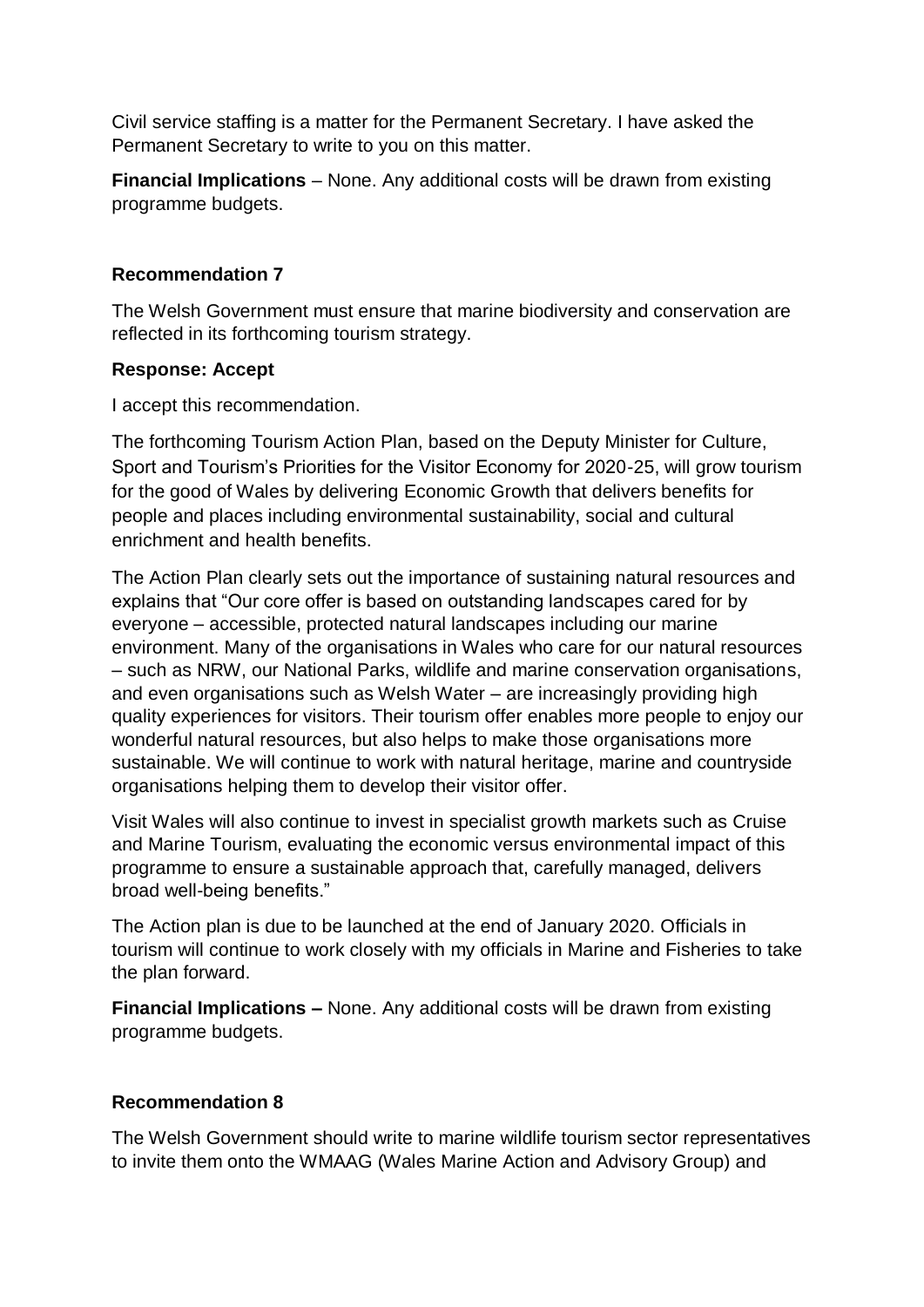should provide an update on the progress of the establishment of a Biodiversity subgroup of the WMAAG.

### **Response: Accept**

I accept this recommendation.

I agree that engaging with the marine wildlife tourism sector is important in supporting marine conservation initiatives. The purpose of WMAAG is for members to present and feedback viewpoints from the sector they represent. We currently have representation on WMAAG from tourism sectors such as Visit Wales, Pembrokeshire Coastal Forum, Pembrokeshire Coast National Park Authority, and National Trust, and some of our members are directly involved with marine tourism such as boat trips. We are not aware of any organisation representing the marine tourism sector, therefore, we will take the Committee's recommendation to the next WMAAG meeting for members to suggest a suitable representative for the sector and extend an invitation.

As stated in response to Recommendation 2 above, the Marine Resilience Subgroup of WMAAG focussing on marine biodiversity issues has already been established and met for the first time 13 November 2019.

**Financial Implications -** None. Any additional costs will be drawn from existing programme budgets.

## **Recommendation 9**

The Welsh Government should explain why management has not yet been implemented as a result of the AWFA assessments for high-risk activities, which were published in 2017. It should bring forward a consultation on management options for those activities as a matter of urgency. The Welsh Government should agree a timetable with NRW for the completion of the remaining assessments, but this should be no later than January 2021. The Welsh Government should assess the level of resources that will be needed by NRW to complete this work.

## **Response: Accept**

I accept this recommendation.

During 2019 my officials worked with fishers, Bangor University, NRW and others to conduct surveys to establish the condition and extent of sensitive marine habitat features. The results will be used to inform the management proposals for high-risk mobile gear fishing activities. These proposals will form part of a public consultation which, depending on the impact of Brexit-related work, should begin in early 2020. I would like to convey to the Committee that I am committed to protecting designated features, in line with the EU Birds and Habitats Directives.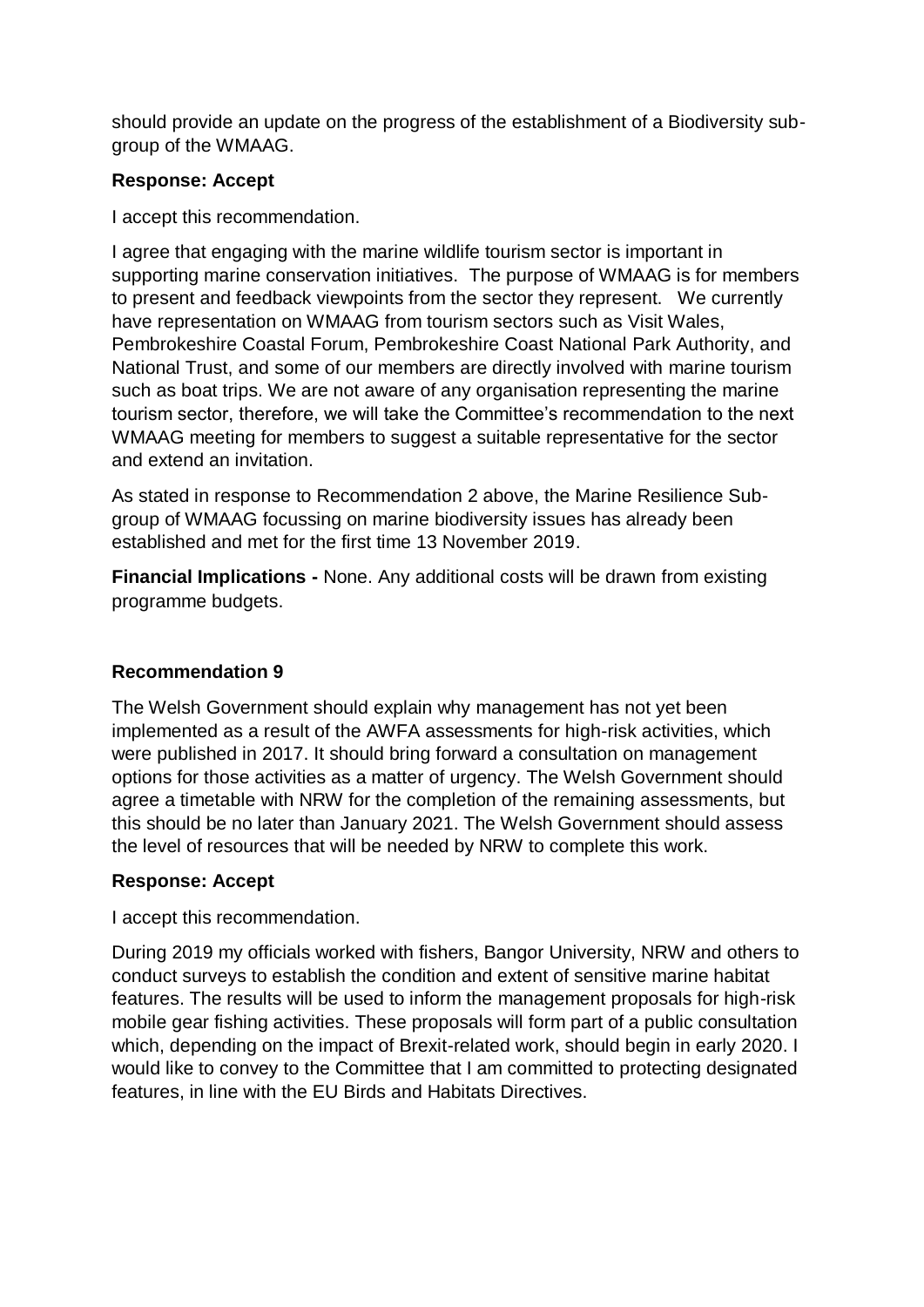My officials are working closely with NRW on the delivery of the Assessing Welsh Fishing Activities (AWFA) project. The Welsh Government funds a project officer post within NRW who carries out evidence-based assessments for the project. The 40 highest risk habitat/gear interactions have been completed and published on NRW's website. There are 516 assessments in total, with 476 left to publish, comprising 347 medium risk and 129 low risk interactions. The remaining assessments are being progressed by NRW in batches with similar priority, features and gear types. NRW is currently working on the medium risk assessments (marine mammals and potting activity). There has been progress with drafting a number of these complex medium and low risk assessments, but they have yet to be quality assured/peer reviewed and published. It would be extremely challenging to meet the timeline suggested by the Committee whilst maintaining evidence standards and quality assurance. NRW will continue to deliver the assessments using a risk based approach, aiming to complete all assessments as quickly as practically possible, without risking the scientific integrity of the outputs.

I am keeping resourcing of my portfolio under review, and do so in conjunction with my regular discussions with the Chair and Chief Executive of NRW.

**Financial Implications –** None. Any additional costs will be drawn from existing programme budgets.

#### **Recommendation 10**

The Welsh Government should explore the desirability of making the production of site-level feature condition reports and the collection of relevant monitoring information a statutory requirement.

#### **Response: Accept**

I accept this recommendation.

Site level monitoring data and reports are critical to understanding the condition of MPAs in Wales, informing the evidence base and supporting effective management. NRW is reviewing the approach to site monitoring to enable timely MPA site condition assessments.

There already exists legal drivers for site level condition assessments in Wales, and as such I do not need to introduce legislation. These include European Union Habitats Directive Article 17 reporting by the UK Government to the European Commission, Section 124 reporting on the MPA network by the Welsh Ministers to the National Assembly for Wales under Marine and Coastal Access Act 2009, and feature level reporting by UK Government to the OSPAR Commission. Whilst these do not state specific statutory requirements, it should be recognised that they drive site level condition assessment as this is a key way to achieve the overall reporting outcomes required. OSPAR management effectiveness reporting, for example, specifically requires information on monitoring and condition at the site level. There is a new duty in the Conservation of Habitats and Species (Amendment) (EU Exit) Regulations 2019, Regulation 6a which calls for the publication for a report on the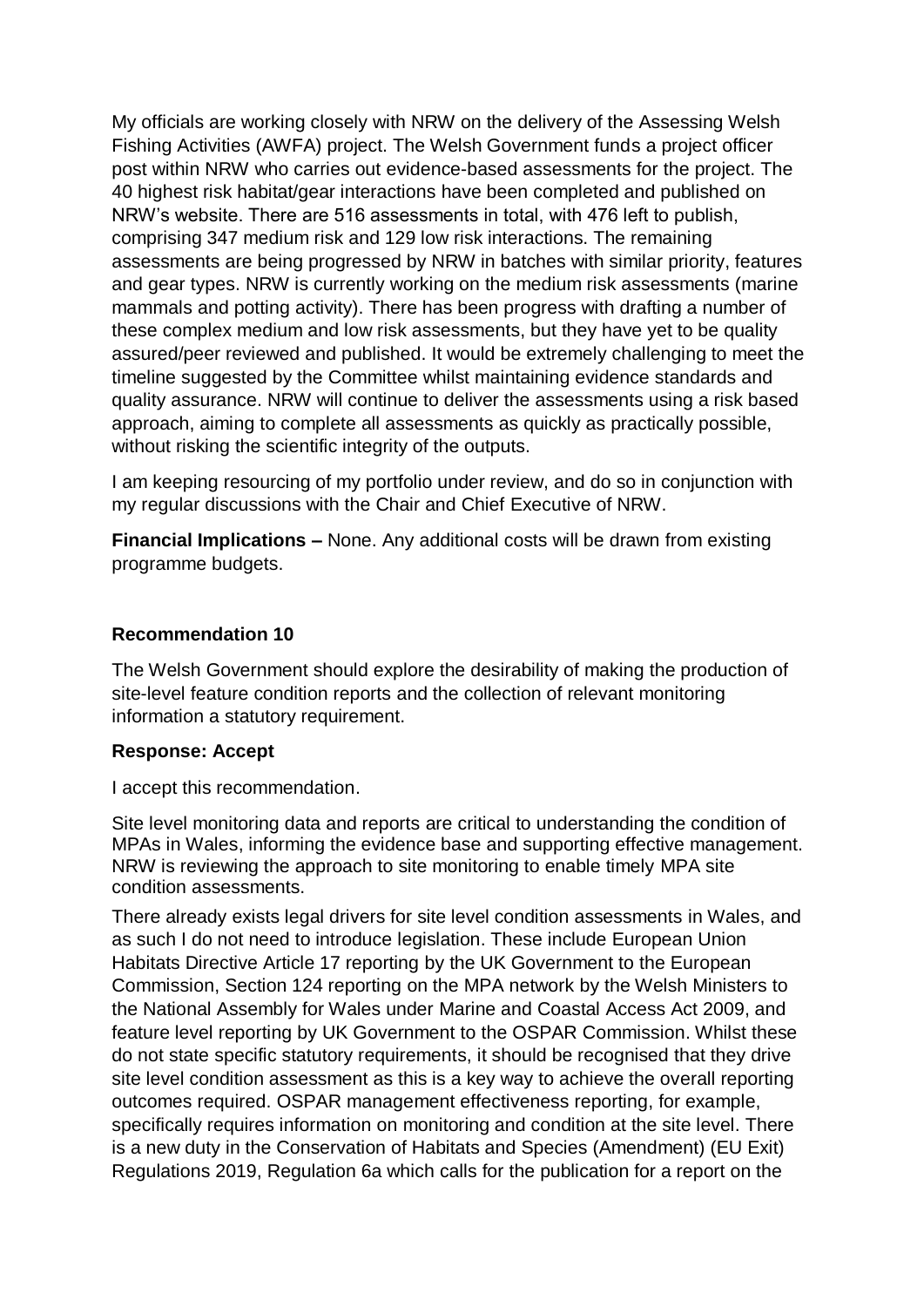implementation of the measures for the conservation of the natural habitat types listed in Annex I to the Habitats Directive and species listed in Annex II to that Directive. This report must be published every six years from exit day.

**Financial Implications –** None. Any additional costs will be drawn from existing programme budgets.

### **Recommendation 11**

The Welsh Government should ensure that MPA evidence gaps are addressed through the implementation of the Marine Evidence and Fisheries Evidence Plans.

#### **Response: Accept**

I accept this recommendation.

The Welsh Marine Evidence Strategy as a high-level strategic framework document is guiding Action Planning by Welsh Government and NRW. Evidence Actions Plans associated with the Strategy, in conjunction with other projects, such as the development of a prioritised and affordable marine biodiversity monitoring programme, will improve the evidence base to support MPAs, in both better understanding the key pressures and in informing management decisions.

**Financial Implications –** None. Any additional costs will be drawn from existing programme budgets.

#### **Recommendation 12**

The Welsh Government should report back on the progress of the work of the Task and Finish Group established to identify potential MCZs. The Welsh Government should ask the Task and Finish Group to bring forward proposals for consultation as soon as possible, but no later than February 2020.

#### **Response: Accept**

I accept this recommendation.

The Welsh Government, along with NRW and Joint Nature Conservation Committee (JNCC) has a Welsh MPA Network Completion Project and Project Team of officials. The Project Team has undertaken a considerable amount of preparatory work both prior to the first Task and Finish Group meeting and after, including developing the methodology that was presented to stakeholders, preparing various supporting documents and assembling and updating the associated data layers which will underpin the identification and designation of any future MCZs.

The Project Team established a MCZ Task and Finish Group (TFG) to work with stakeholders to inform the identification of potential MCZs in Welsh waters. The first TFG has taken place, and a proposed stepped process for identifying MCZs was proposed. Stakeholders provided feedback and there was general support for the stepped approach. I recognise that in light of the need to prioritise EU exit work, this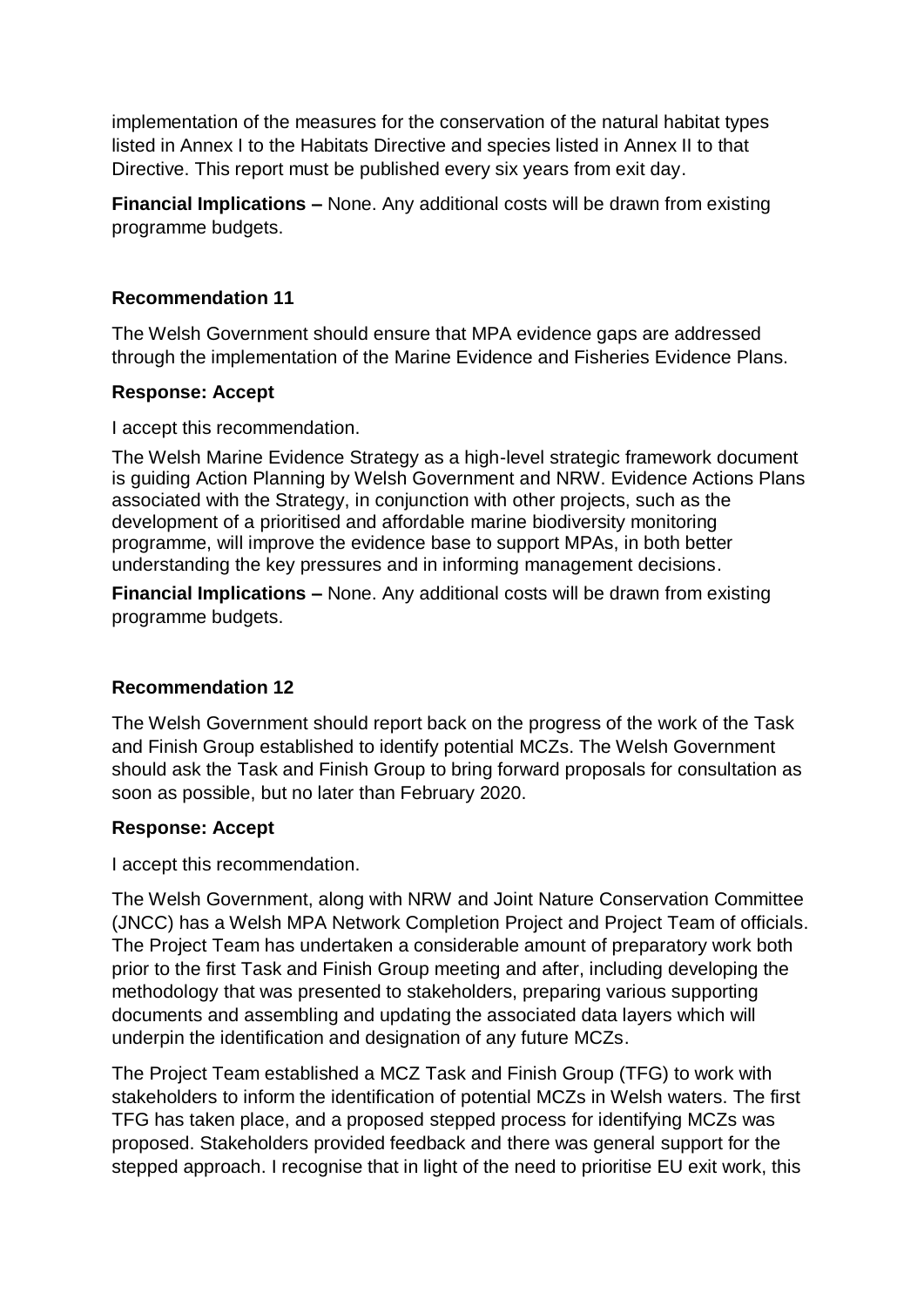work has progressed slower than anticipated. We will re-invigorate this work at a greater pace in 2020, however, the suggestion of a consultation in February 2020 is not possible.

I am mindful of the need to ensure that the stepped process taken by the Project Team with the TFG is sufficiently resourced, and that stakeholders and the public are properly engaged and consulted to ensure support. Timeframes for the project will reflect the legal requirement under Section 119(10) of the Marine and Coastal Access Act, 2009, concerning consulting before designating. The Welsh Ministers must make a designation order by 12 months from the start of the public consultation, if not, the process leading up to the consultation becomes void.

**Financial Implications –** None. Any additional costs will be drawn from existing programme budgets.

#### **Recommendation 13**

The Welsh Government should ask the Task and Finish Group to consider, as part of its work, the need for highly-protected MCZ designations. This consideration should be informed by extensive consultation with interested parties, such as fishers.

#### **Response: Reject**

I reject this recommendation.

The committee will be aware that in 2012, the Welsh Government publically consulted on the potential introduction of highly protected MCZs (hpMCZs). The consultation process proved contentious and the Welsh Minister responsible at the time established a Task and Finish Team to review the matter. The report made a series of recommendations, including the need to assess the contribution made by the existing (at that time) MPA network against the agreed UK ecological coherent network principles. JNCC and NRW carried out this report, culminating in the 2016 Welsh MPA network assessment. In 2013, the Welsh Government formally withdrew its hpMCZ proposals. The current MPA network completion project and work with the MCZ Task and Finish Group (TFG) is taking forward the findings of the 2016 assessment to identify new MCZs to fill gaps in ecological coherence. As has been communicated to the TFG, the approach being taken is not to pre-determine the level of protection that will be afforded to MCZs. Protection and management will be informed by the requirements of the features, sensitivity to activities and what will be required to either maintain or achieve favourable condition

## **Financial Implications –** None.

#### **Recommendation 14**

The Welsh Government should ask the Task and Finish Group to develop a plan for designating MCZs for mobile species.